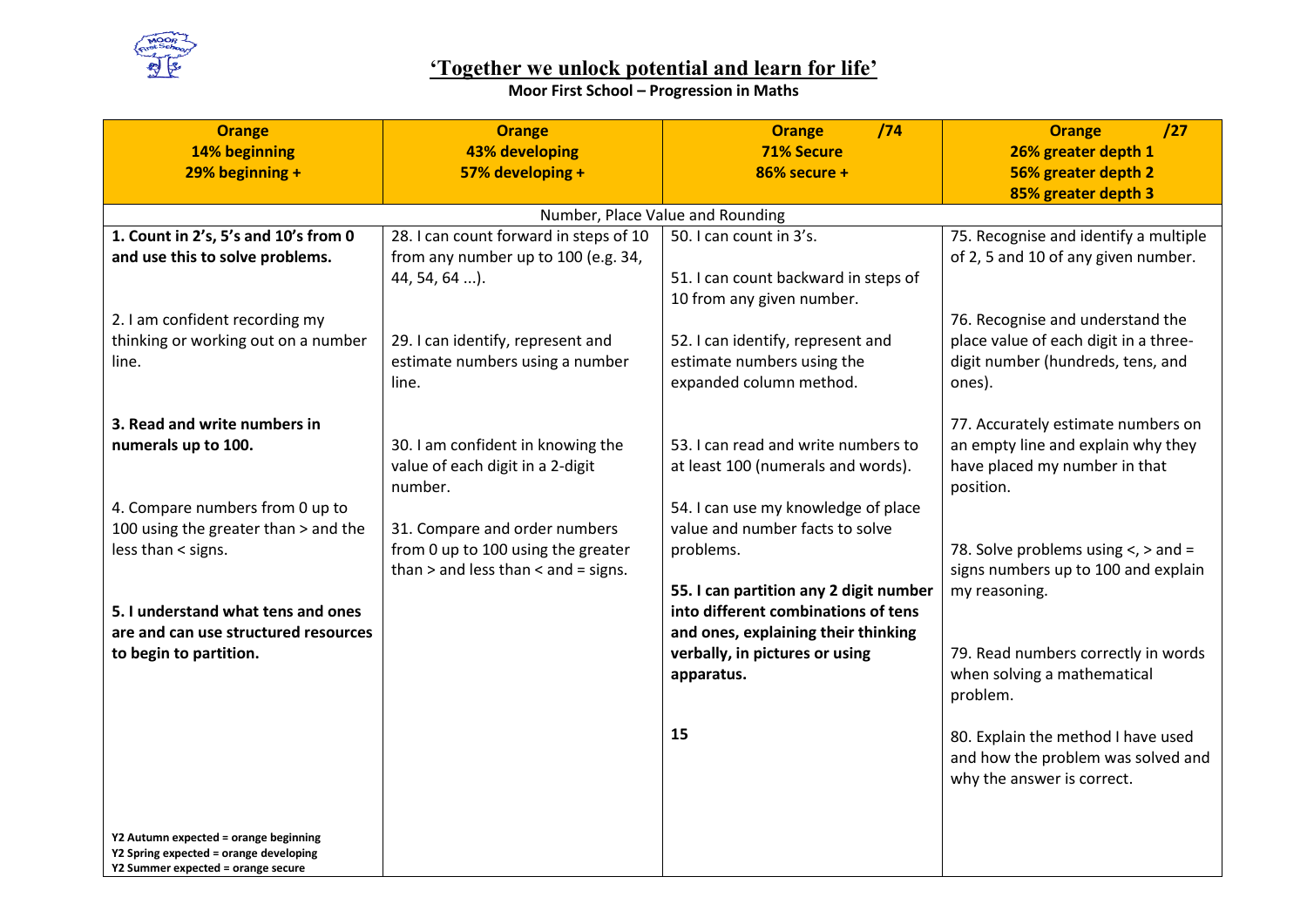

| 6. Recall at least four of the six<br>number bonds for 10 and reason            |                                                                        | 56. I can recall and use number facts<br>up to 100 (e.g. 70+30=100 and also              | 81. Solve unfamiliar word problems<br>that involve more than one step (eg |
|---------------------------------------------------------------------------------|------------------------------------------------------------------------|------------------------------------------------------------------------------------------|---------------------------------------------------------------------------|
| about the associated facts (eg                                                  |                                                                        | $75+25=100$ ).                                                                           | which has the most biscuits, 4                                            |
| 6+4=10, therefore 4+6=10 and 10-                                                |                                                                        |                                                                                          | packet of biscuits with 5 in each                                         |
| $6=4$                                                                           |                                                                        |                                                                                          | packer or 3 packets of biscuits with                                      |
|                                                                                 | 32. I can solve addition and<br>subtraction problems involving         | 57. When solving problems I can<br>apply my knowledge of mental and                      | 10in each packet?)                                                        |
| 7. I can solve addition and                                                     | numbers, quantities and measures up                                    | written methods (expanded column                                                         |                                                                           |
| subtraction problems (with numbers                                              | to 100.                                                                | method for addition and number line                                                      | 82. Use fluent recall of subtraction                                      |
| up to and beyond 20).                                                           |                                                                        | for subtraction).                                                                        | and addition facts to support mental<br>calculations.                     |
|                                                                                 |                                                                        | 58. I can add and subtract two 2-                                                        |                                                                           |
|                                                                                 | 33. I can add three 1-digit numbers in                                 | digit numbers using an efficient                                                         |                                                                           |
| 8. I can add 1 digit to a 2 digit number<br>by putting the biggest number in my | my head (e.g. 8+6+4=18) or use<br>objects.                             | strategy, explaining their method<br>verbally, in pictures or using                      | 83. Use a written method to add and                                       |
| head and counting on or using                                                   |                                                                        | apparatus (eg 48 + 35, 72 - 17)                                                          | subtract two 2 digit numbers from 2                                       |
| objects.                                                                        | 34. I can add and subtract two digit                                   |                                                                                          | digit numbers.                                                            |
|                                                                                 | and ones, and two digit numbers                                        |                                                                                          |                                                                           |
|                                                                                 | and tens where no regrouping is                                        | 59. I can demonstrate my                                                                 |                                                                           |
| 9. I can add multiples of 10 to a 2-                                            | required, explaining their method<br>verbally, in picture or using     | understanding that addition of 2<br>numbers can be done in any order                     |                                                                           |
| digit number (e.g. 34+20=54) in my                                              | apparatus (eg 23 + 5, 46 + 20, 16 - 5,                                 | and subtraction of 1 number from                                                         | 84. Be able to make 2 correct                                             |
| head.                                                                           | $88 - 30$ ).                                                           | another cannot.                                                                          | additions and 2 subtractions using 2                                      |
|                                                                                 |                                                                        |                                                                                          | digit numbers.                                                            |
|                                                                                 | 35. I am beginning to add two 2-digit<br>numbers in my head or use the | 60. Recall all number bonds to and                                                       |                                                                           |
| 10. I understand that numbers can be                                            | expanded column method (e.g.                                           | within 10 and use these to reason                                                        |                                                                           |
| added in any order.                                                             | 23+21 in my head but 28+26 using                                       | with and calculate bonds to 20,                                                          | 85. Use reasoning about numbers                                           |
|                                                                                 | the expanded column method).                                           | recognising other associated                                                             | and relationships to solve more                                           |
|                                                                                 |                                                                        | additive relationships (eg if $7 + 3 =$                                                  | complex problems and explain their                                        |
| 11. Recognise the inverse<br>relationship between addition and                  | 36. I understand that when                                             | 10 then $17 + 3 = 20$ , if $7 - 3 = 4$ , then<br>$17 - 3 = 14$ ; leading to if $14+3=17$ | thinking.                                                                 |
| subtraction (e.g. 6+4=10 so 10-4=6).                                            | subtracting, the biggest number must                                   | then $3 + 14 = 17$ , $17 - 14 = 3$ and $17 -$                                            |                                                                           |
|                                                                                 | go first.                                                              | $3 = 14$                                                                                 |                                                                           |
|                                                                                 |                                                                        | 16                                                                                       |                                                                           |
|                                                                                 |                                                                        |                                                                                          |                                                                           |
|                                                                                 |                                                                        |                                                                                          |                                                                           |
|                                                                                 |                                                                        |                                                                                          |                                                                           |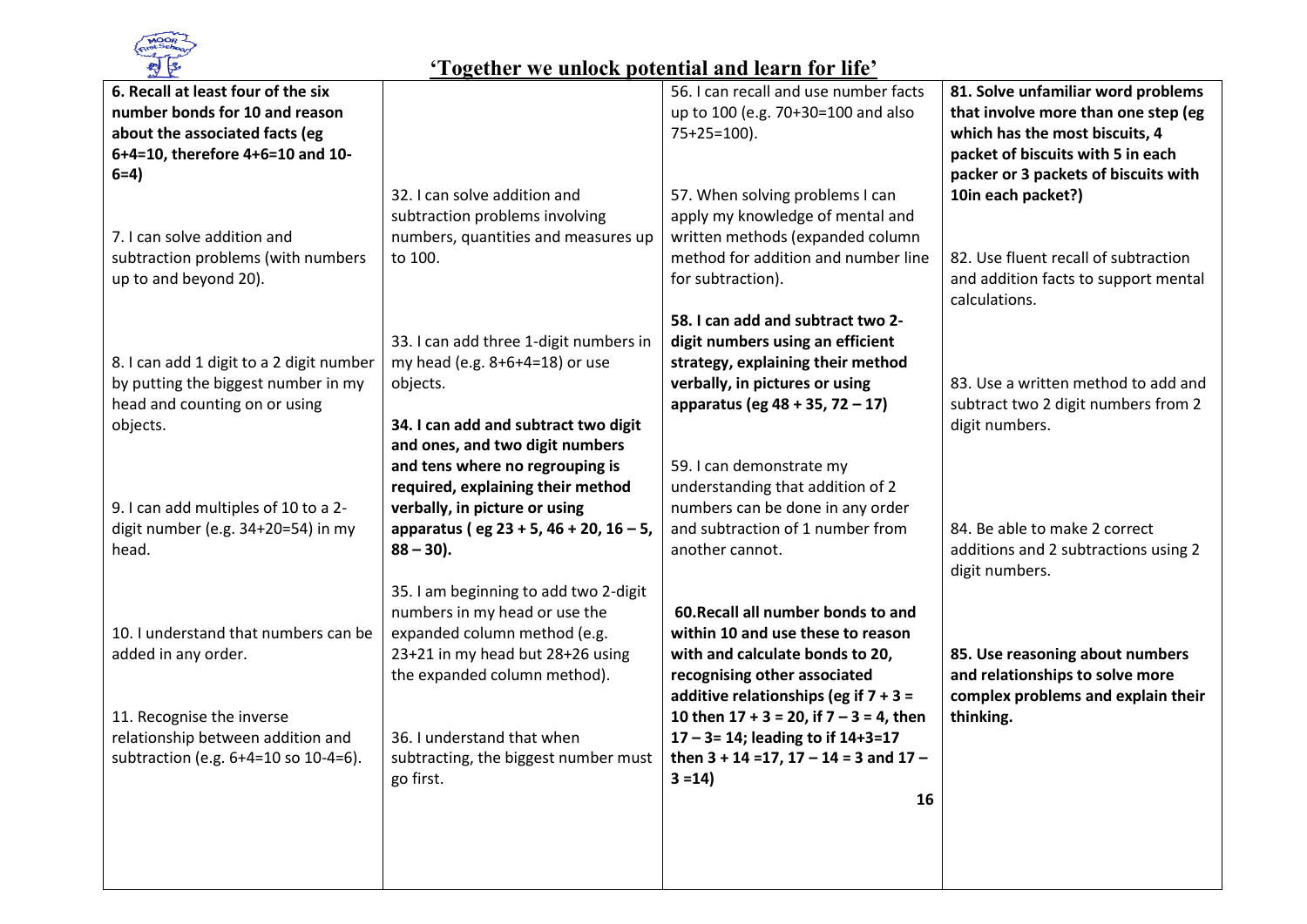

| <b>Multiplication and Division</b>                                                                                                                                                                                                                                                                      |                                                                                                                                                                                                                                                                       |                                                                                                                                                                                                                     |                                                                                                                                                                                                                                                                                                                                                                                                                                                                                                       |  |
|---------------------------------------------------------------------------------------------------------------------------------------------------------------------------------------------------------------------------------------------------------------------------------------------------------|-----------------------------------------------------------------------------------------------------------------------------------------------------------------------------------------------------------------------------------------------------------------------|---------------------------------------------------------------------------------------------------------------------------------------------------------------------------------------------------------------------|-------------------------------------------------------------------------------------------------------------------------------------------------------------------------------------------------------------------------------------------------------------------------------------------------------------------------------------------------------------------------------------------------------------------------------------------------------------------------------------------------------|--|
| 12. I recognise odd and even<br>numbers.<br>13. I can recall the multiplication<br>facts for the 2, 5 and 10 times tables.<br>14. Solve simple multiplication and<br>division sums using apparatus and<br>arrays (e.g. multi-link).<br>15. I understand that numbers can be<br>multiplied in any order. | 37. I am beginning to recall some<br>related division facts (e.g. 6x2=12 so<br>$12 \div 2 = 6$ ).<br>38. Solve multiplication and division<br>sums in my head or using a number<br>line.<br>39. I understand that when dividing,<br>the biggest number must go first. | 61. I can recall and use the<br>multiplication and division facts for<br>the 2, 5 and 10 times tables and use<br>them to solve simple problems,<br>demonstrating an understanding of<br>commutativity as necessary. | 86. Use commutativity and inverse<br>relations to develop multiplicative<br>reasoning (e.g. $4 \times 5 = 20$ and $20 \div 5 =$<br>4).<br>87. Recognise and use the inverse<br>relationships between multiplication<br>and division.<br>88. Show and explain how knowing a<br>multiplication fact helps me to solve<br>a division word problem and record<br>related number sentences.<br>89. Recall and use multiplication and<br>division facts for 2,5 and 10 and<br>make deductions outside known |  |
|                                                                                                                                                                                                                                                                                                         |                                                                                                                                                                                                                                                                       |                                                                                                                                                                                                                     | multiplication facts.                                                                                                                                                                                                                                                                                                                                                                                                                                                                                 |  |
|                                                                                                                                                                                                                                                                                                         |                                                                                                                                                                                                                                                                       | Fractions, Decimals and Percentages                                                                                                                                                                                 |                                                                                                                                                                                                                                                                                                                                                                                                                                                                                                       |  |
| 16. I am beginning to find, name and<br>write 1/3, ¼, 2/4 (1/2) and ¾ of a<br>length, shape, set of objects or<br>quantity.                                                                                                                                                                             | 40. I recognise there are 2 halves in a<br>whole, 3 thirds in a whole and 4<br>quarters in a whole.<br>41. I am beginning to recognise<br>equivalent fractions (e.g. 2/4 is equal<br>to 1/2, or 6 halves are equal to 3<br>wholes).                                   | 62. Identify ¼, 1/3, ½, 2/4, ¾ of a<br>number or shape, and know that all<br>parts must be equal parts of the<br>whole.<br>63. I can use my knowledge of<br>equivalent fractions.<br>13                             | 90. Solve and explain how to use<br>fractions when solving problems<br>using shape, objects and quantities.<br>91. Count in halves and quarters up<br>to 10 on a number line and begin to<br>understand the concept of fractions<br>as numbers.                                                                                                                                                                                                                                                       |  |
|                                                                                                                                                                                                                                                                                                         |                                                                                                                                                                                                                                                                       |                                                                                                                                                                                                                     |                                                                                                                                                                                                                                                                                                                                                                                                                                                                                                       |  |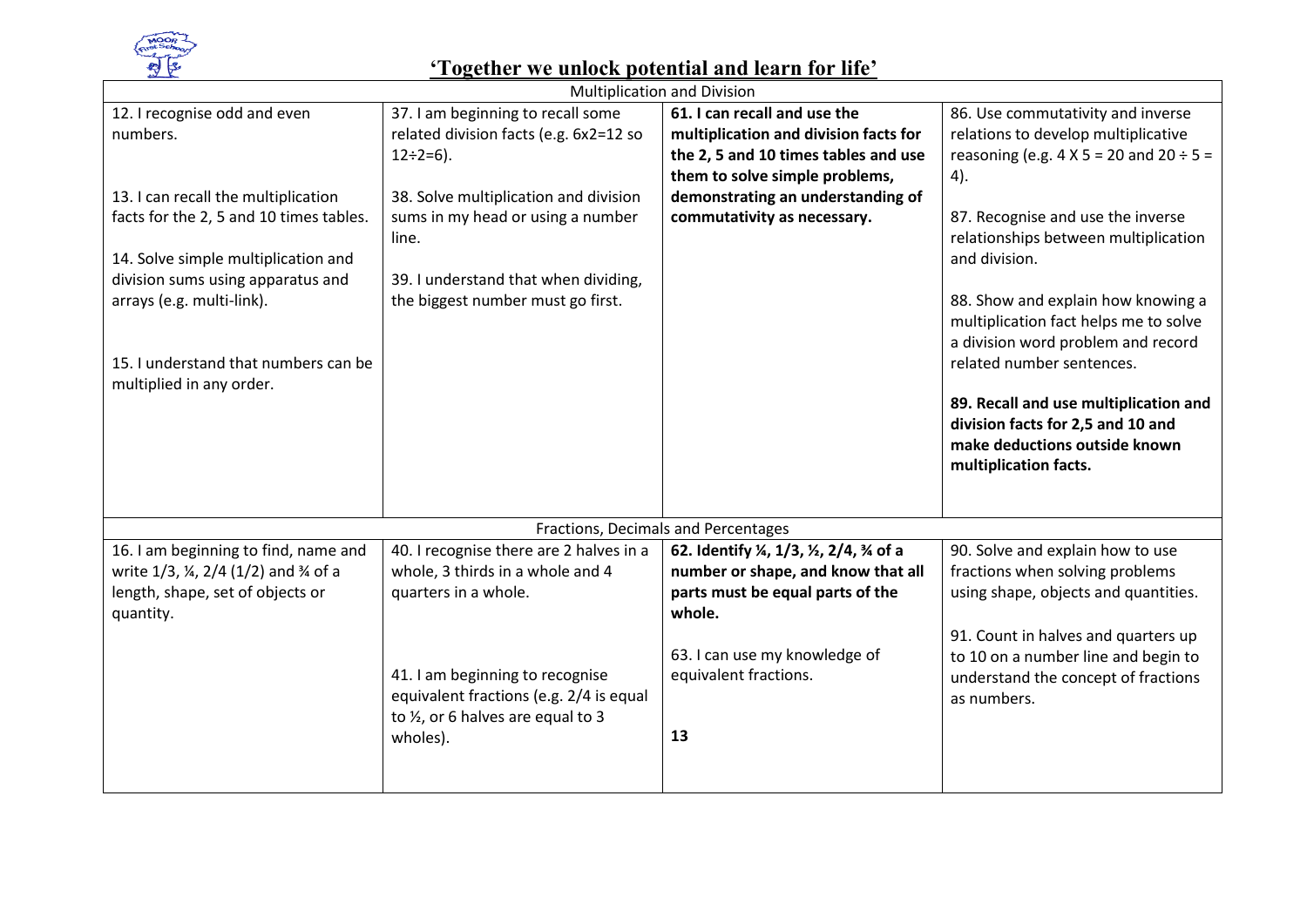

| Measurement                              |                                         |                                       |                                        |
|------------------------------------------|-----------------------------------------|---------------------------------------|----------------------------------------|
| 17. I can carefully measure length,      | 42. I can estimate length, height       | 64. I can choose appropriate units to | 92. Add and subtract different         |
| height $(m/cm)$ , mass $(kg, g)$ ,       | (m/cm), mass (kg, g), temperature       | measure in and compare and order      | measures to help me solve and          |
| temperature $(°c)$ and capacity $( /ml)$ | (°c) and capacity (I/mI) using standard | measurements.                         | explain a problem.                     |
|                                          | units.                                  |                                       |                                        |
| 18. I can read scales in divisions of    |                                         |                                       | 93. I can read scales in 1's, 2's, 5's |
| ones, twos, fives and tens.              |                                         |                                       | and 10's in practical situations when  |
|                                          |                                         | 65. I can record measurements using   | not all the numbers are on the scale   |
|                                          | 43. I can combine amounts of money      | the $\lt$ , $>$ and = signs.          | and estimate points in between.        |
| 19. I can recognise and use the £ and    | to make a given value.                  |                                       |                                        |
| p symbols.                               |                                         | 66. I can use different coins to make |                                        |
|                                          |                                         | the same amount.                      | 94. Solve and explain problems         |
| 20. Know the value of different coins    |                                         |                                       | involving addition and subtraction of  |
|                                          |                                         | 67. I can solve simple problems       | money of the same unit, including      |
|                                          |                                         | involving money and give the correct  | giving change.                         |
| 21. I am beginning to solve simple       | 44. I can tell and write the time to    | change.                               |                                        |
| problems practically involving the       | the nearest 15 minutes including        |                                       |                                        |
| addition and subtraction of money.       | quarter past and quarter to the         |                                       | 95. Solve and explain simple           |
|                                          | hour.                                   | 68. I can draw the hands on a clock   | problems involving time using a        |
| 22. There are 60 minutes in an hour      |                                         | face to show these times.             | number line.                           |
| and 24 hours in a day.                   | 45. I can compare and sequence          | 15                                    |                                        |
|                                          | intervals of time.                      |                                       | 96. I can read the time on a clock to  |
|                                          |                                         |                                       | the nearest 5 minutes.                 |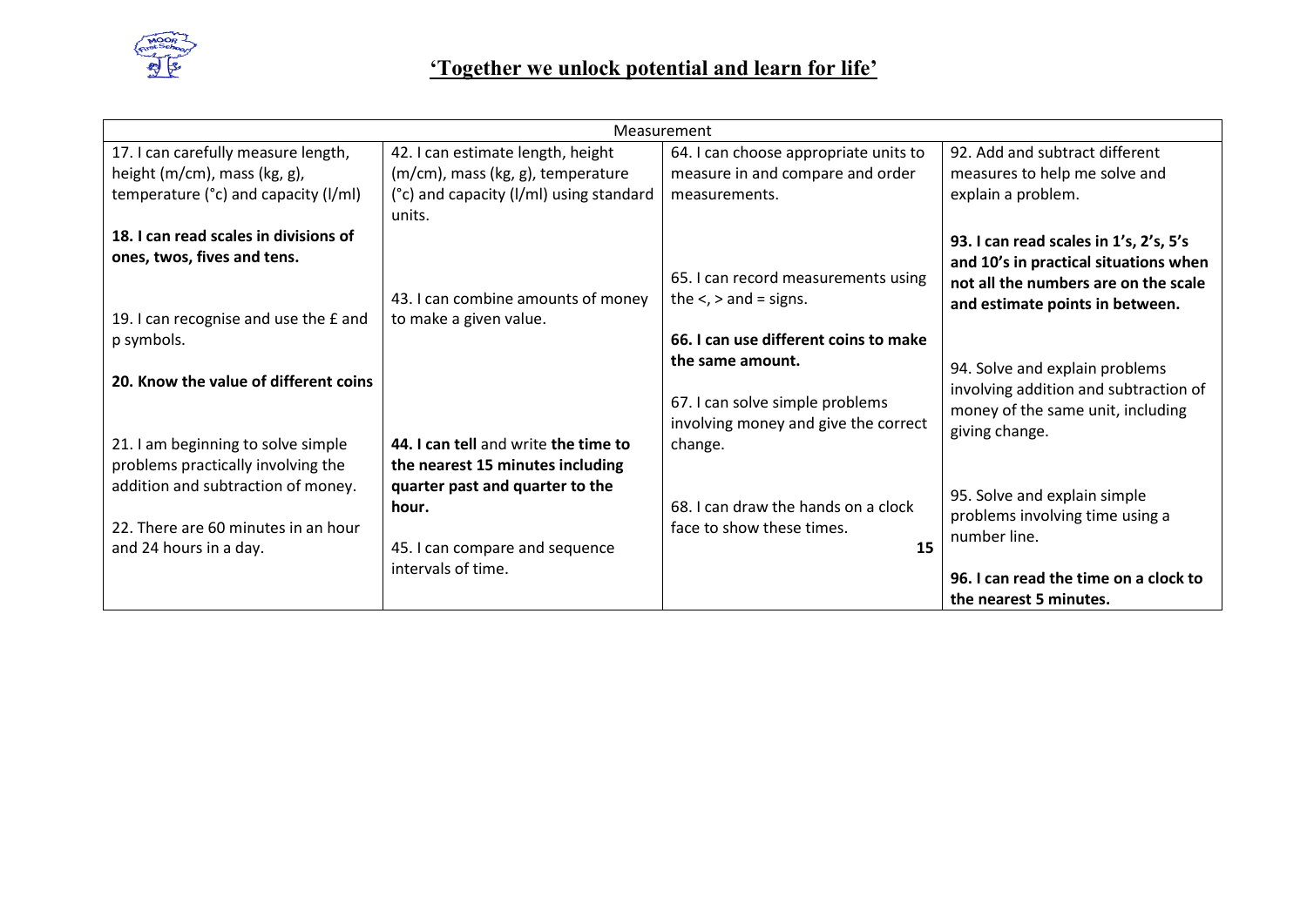

|                                                                                                                                                                                                                                                                                                         |                                                                                                                                                                                                     | Geometry: Properties of Shapes.                                                                                                                                                                               |                                                                                                                                                                                                                                                                                       |
|---------------------------------------------------------------------------------------------------------------------------------------------------------------------------------------------------------------------------------------------------------------------------------------------------------|-----------------------------------------------------------------------------------------------------------------------------------------------------------------------------------------------------|---------------------------------------------------------------------------------------------------------------------------------------------------------------------------------------------------------------|---------------------------------------------------------------------------------------------------------------------------------------------------------------------------------------------------------------------------------------------------------------------------------------|
| 23. I can compare and sort common<br>2D and 3D shapes and everyday<br>objects.<br>24. Name some common 2D and 3D<br>shapes from a group of pictures of<br>the shapes and describe some of<br>their properties (eg triangles,<br>rectangles, squares, circles, cuboids,<br>cubes, pyramids and spheres). | 46. I can identify and describe the<br>properties of 2D shapes including<br>the number of sides, vertices and<br>lines of symmetry.<br>47. I can identify 2D shapes on the<br>surface of 3D shapes. | 69. I can identify and describe the<br>properties of 3D shapes including<br>the number of edges, vertices, faces<br>and lines of symmetry.<br>70. I can identify and describe a<br>vertical line of symmetry. | 97. Describe similarities and<br>differences of 2D and 3D shapes,<br>using their properties (eg, that two<br>different 2D shapes both have only<br>one line of symmetry, that a cube<br>and cuboid have the same number<br>of edges, faces and vertices, but<br>different dimensions. |
|                                                                                                                                                                                                                                                                                                         |                                                                                                                                                                                                     | Geometry: Position, Direction, Motion                                                                                                                                                                         |                                                                                                                                                                                                                                                                                       |
| 25. I can recognise, continue and<br>make my own patterns.<br>26. I can use the correct                                                                                                                                                                                                                 | 48. I can recognise right angles as<br>quarter turns.                                                                                                                                               | 71. I can recognise, continue and<br>make my own sequences of numbers.<br>72. I can make quarter, half and three<br>quarter turns clockwise and anti-                                                         | 98. Work with patterns of shapes and<br>predict what will come next.<br>99. Understand the concept and<br>language of angles (right angles) to                                                                                                                                        |
| mathematical words to describe<br>position, direction and movement.                                                                                                                                                                                                                                     |                                                                                                                                                                                                     | clockwise.                                                                                                                                                                                                    | describe 'turn' by applying rotations,<br>including in practical contexts.                                                                                                                                                                                                            |
| <b>Statistics</b>                                                                                                                                                                                                                                                                                       |                                                                                                                                                                                                     |                                                                                                                                                                                                               |                                                                                                                                                                                                                                                                                       |
| 27. Ask and answer simple questions<br>by counting the number of objects in<br>each category and sorting categories<br>by quantities.                                                                                                                                                                   | 49. I can make my own simple<br>pictograms, tally charts, block<br>diagrams and simple tables.                                                                                                      | 73. I can interpret simple pictograms,<br>tally charts, block diagrams and<br>simple tables.                                                                                                                  | 100. Recognise simple pictograms,<br>tally charts, block diagrams and<br>tables.                                                                                                                                                                                                      |
|                                                                                                                                                                                                                                                                                                         |                                                                                                                                                                                                     | 74. I can ask and answer questions<br>about totalling and compare data.<br>15                                                                                                                                 | 101. Be able to ask more complex<br>questions about simple pictograms,<br>tally charts, block diagrams and<br>tables.                                                                                                                                                                 |